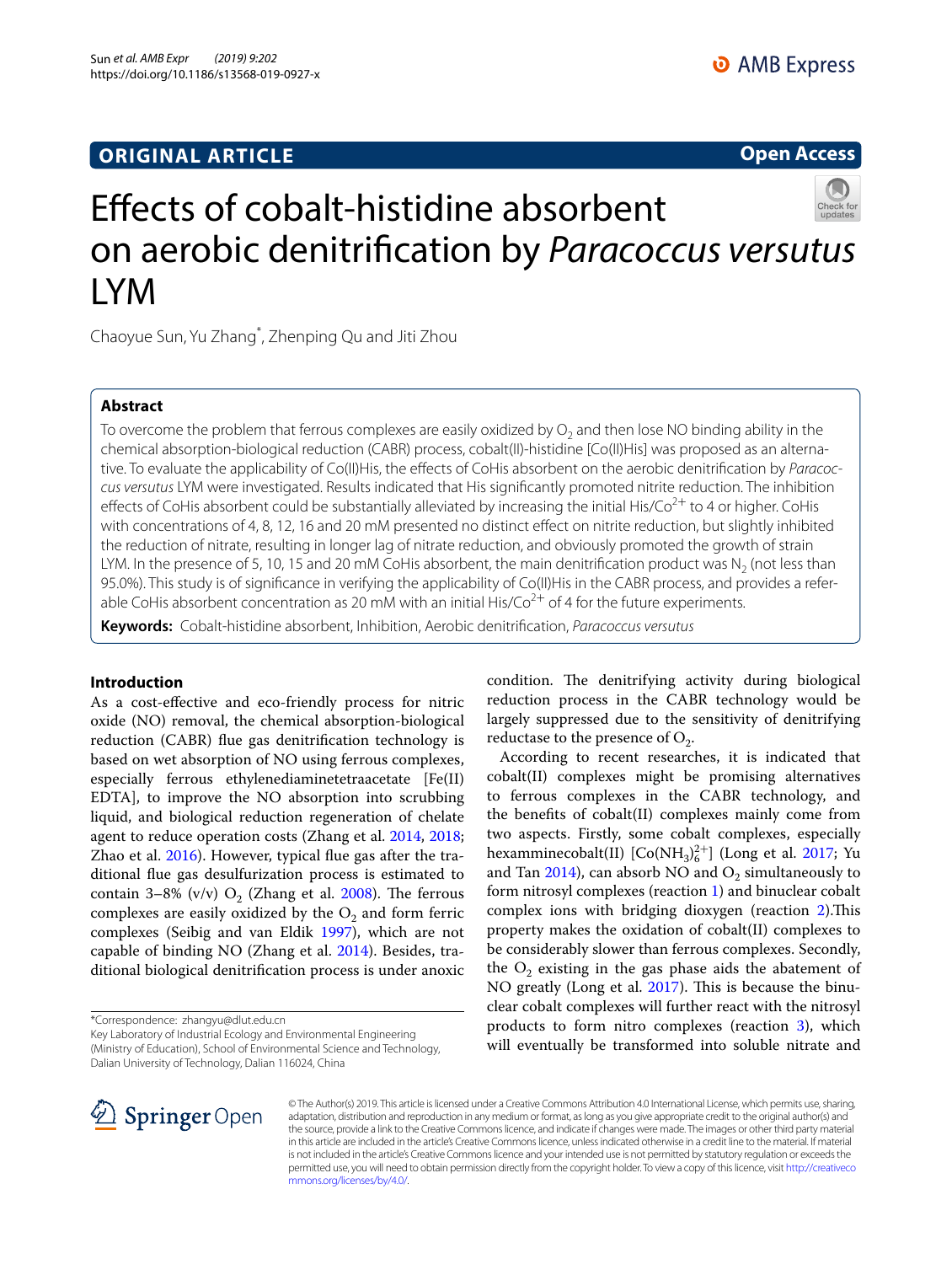nitrite (reaction  $4$ ). The flue gas denitrification process of  $Co(NH_3)_6^{2+}$  is given below as an example.

$$
Co(NH_3)_{6}^{2+} + NO \rightarrow [Co(NH_3)_{5}NO]^{2+} + NH_3 (1)
$$

$$
2Co(NH_3)_{6}^{2+} + O_2 \rightarrow [(NH_3)_{5}Co-O-O-Co(NH_3)_{5}]^{4+}
$$
\n(2)

$$
[(NH3)5Co-O-O-Co(NH3)5]4++ H2O + 2NH3 + [Co(NH3)5NO]2+\to 2Co(NH3)63+ + 2OH- + [Co(NH3)5NO2]2+
$$
\n(3)

$$
2[Co(NH3)5NO2]2+ + H2O + 2NH3 \n\rightarrow NH4NO2 + NH4NO3 + 2Co(NH3)62+
$$
\n(4)

These merits of  $O_2$  adverse impact resistance provide theoretical advantages of cobalt(II) complexes over ferrous complexes in the CABR process. While to the best of our knowledge, such kinds of experiments have been lacking. And several issues must be addressed before cobalt complexes could be granted as applicable absorbent in the standard CABR process. Firstly, a suitable cobalt complex must be found. The most renowned cobalt(II) complex is  $Co(NH_3)_6^{2+}$ , but its high pH functional environment (Yu and Tan [2014](#page-9-6)) is not suitable for the CABR process. Fortunately, our previous study (Sun and Zhang  $2018$ ) finds that cobalt(II)-histidine  $[Co(II)]$ His] can absorb both NO and  $O<sub>2</sub>$  in the neutral condition, which is required in the CABR process.

In the CABR processes, to reduce operation costs and prevent secondary pollution, the produced Fe(II)EDTA-NO and Fe(III)EDTA during NO absorption process were reduced to Fe(II)EDTA by biological reduction process to regenerate the absorbent. In the fue gas denitrifcation process of Co(II)His, as can be inferred from reactions [1](#page-1-0)–[4,](#page-1-3) nitrate and nitrite might be the fnal product. Additionally, though Co(II)His have an excellent reversible oxygenation ability, it is still oxidized slowly by autoxidation efect and form cobalt(III)-histidine [Co(III)His], thus losing absorption capability of NO and  $O<sub>2</sub>$  (Zhang et al. [2016\)](#page-9-8). Hence, the biological reduction of nitrate, nitrite, and Co(III)His under aerobic condition would be another important issue to be studied. As cobalt is a heavy metal, the impact and toxicity of the cobalt complex absorbent on biological reduction of nitrate and nitrite under aerobic atmosphere should be studied and disposed, and this is the main theme of this research.

The importance of metal speciation in the toxicity of heavy metal has been confrmed by many researches. Hu et al. ([2002\)](#page-9-9), Semerci and Çeçen [\(2007\)](#page-9-10) prove that the deleterious efects of heavy metals depend on free cation

<span id="page-1-1"></span><span id="page-1-0"></span>concentration instead of total metal concentration, and the former can be modulated by adding excessive strong chelating agents (e.g., EDTA). Accordingly, the Co(II) His absorbent used in the present study was prepared based on the reversible reaction of  $Co<sup>2+</sup>$  with His (reaction [5](#page-1-4)) (Burk et al. [1946](#page-9-11)). In order to reduce the adverse impact of Co(II)His absorbent by suppressing the  $Co^{2+}$ concentration, the initial His to  $Co^{2+}$  ratio or ratios (His/  $Co<sup>2+</sup>$ ) should be higher than the stoichiometric ratio of 2 according to the Le Châtelier's principle. As there was substantial residual free His in the Co(II)His absorbent, the efects of His on the removal of nitrate and nitrite could not be ignored. In addition, Gui et al. ([2017\)](#page-9-12) confrms that some heavy metals restrain aerobic denitrifying activity of *Pseudomonas stutzeri* PCN-1 and lead to the accumulation of nitrous oxide  $(N_2O)$ , a potent greenhouse gas (Carreira et al. [2017](#page-9-13)). Thus, the gas product analysis of the aerobic denitrifcation process under Co(II)His absorbent was also important.

<span id="page-1-4"></span><span id="page-1-3"></span><span id="page-1-2"></span>
$$
Co^{2+} + 2His \leftrightharpoons Co(His)_2 + 2H^+ \tag{5}
$$

The *Paracoccus versutus* LYM isolated by our research group with denitrifcation capability under aerobic envi-ronment (Zhang et al. [2015\)](#page-9-14) was used in this research. Besides, CoHis absorbent, i.e., absorbent contained both Co(II)His and Co(III)His, was used instead of Co(II) His absorbent in following description. As a whole, the present study was conducted to determine the efects of (a) His, initial  $His/Co^{2+}$  and CoHis absorbent on the removal of nitrate and nitrite by *P. versutus* LYM, (b) CoHis absorbent on gas products of aerobic denitrifcation by *P. versutus* LYM.

#### **Materials and methods**

#### **Chemicals, bacterial strain and culture conditions**

L-Histidine (His,  $C_6H_9N_3O_2$ , 99%) was purchased from Dalian Meilun Biological Technology Co., Ltd. (Dalian, China). Cobalt chloride (CoCl<sub>2</sub>·6H<sub>2</sub>O, 99.0%) was purchased from Tianjin Guangfu Fine Chemical Research Institute (Tianjin, China). Oxygen  $(O_2, 99.99%)$  was obtained from Dalian Guangming Gas Company (Dalian, China). All other chemicals were of analytical grade, commercially available, and used without further purifcation.

Strain LYM, identifed as *Paracoccus versutus* by 16S rRNA amplifcation and sequencing, was isolated from seabed sludge. This strain (GenBank accession No.JQ328185) was deposited in Guangdong Culture Collection Center, and the collection number of this strain was GIMCC 1.487.

Strain LYM was routinely cultured in Luria–Bertani (LB) broth medium aerobically at 30 °C in a rotary incubation shaker (150 rpm) until the cell optical density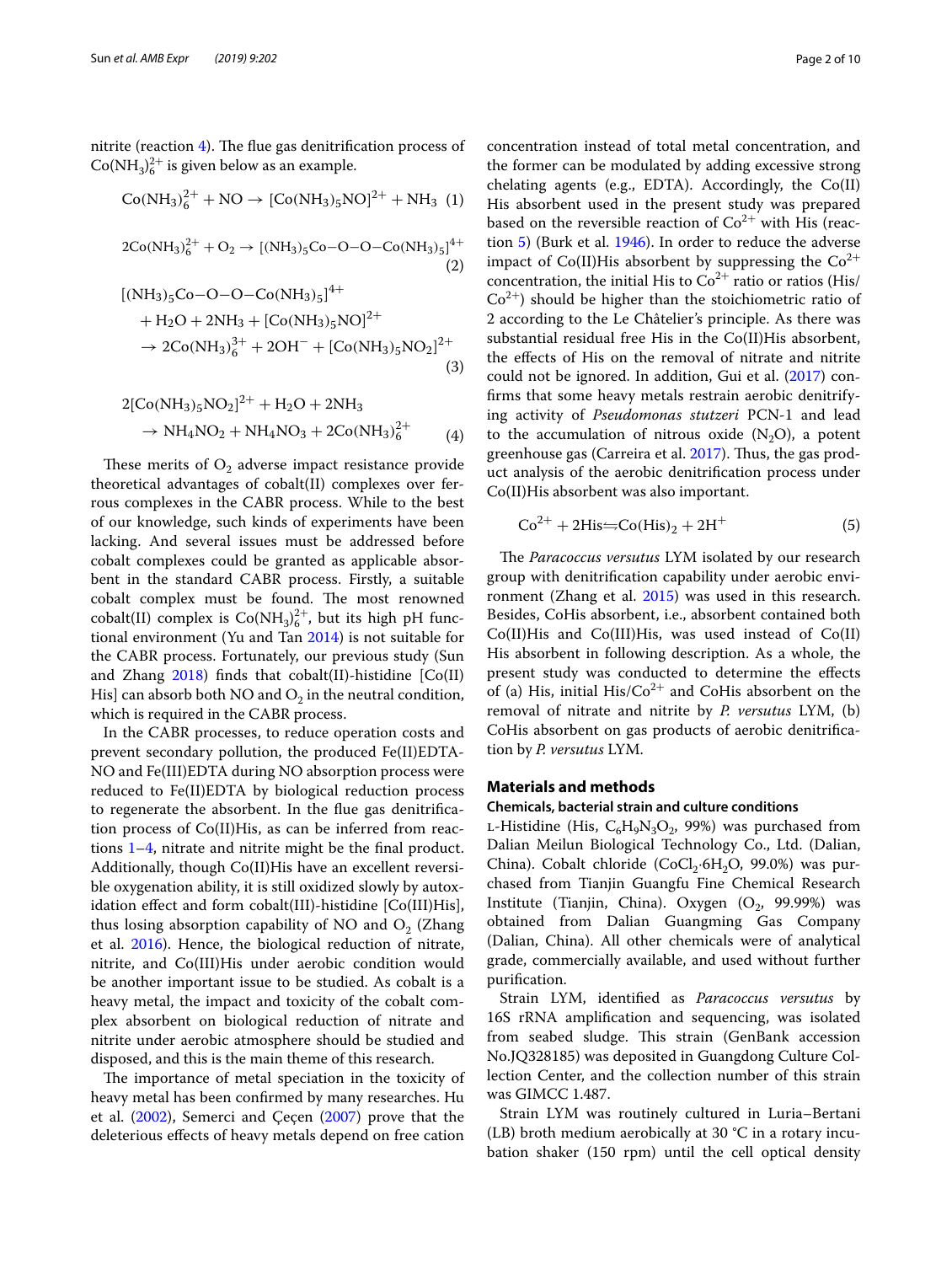$(OD<sub>660</sub>)$  reached approximately 2.8. Cells were harvested by centrifugation (10,000 rpm, 8 min) and washed twice with sterile phosphate-buffered saline (PBS, 20 mM, pH 7.0). The cell pellets were then used in the following studies.

The basal medium consisted of (unless specified otherwise): MgSO<sub>4</sub>·7H<sub>2</sub>O (0.1 g L<sup>-1</sup>), NH<sub>4</sub>Cl (0.535 g L<sup>-1</sup>), Na<sub>2</sub>HPO<sub>4</sub>·12H<sub>2</sub>O (5.73 g L<sup>-1</sup>), KH<sub>2</sub>PO<sub>4</sub> (0.54 g L<sup>-1</sup>), and trace elements solution  $(1 \text{ mL } L^{-1})$ . The trace elements solution contained (g L<sup>-1</sup>): EDTA (50), ZnSO<sub>4</sub> (22), CaCl<sub>2</sub> (5.5), MnCl<sub>2</sub>·4H<sub>2</sub>O (5.06), FeSO<sub>4</sub>·7H<sub>2</sub>O (50),  $(NH_4)_6Mo_7O_{24}·4H_2O$  (1.1),  $CuSO_4·5H_2O$  (1.57) and  $CoCl<sub>2</sub>·6H<sub>2</sub>O$  (1.61) (Robertson and Kuenen [1992](#page-9-15)). Sodium lactate was used as sole carbon source, whose amount depended on the change of external total nitrogen with a carbon to nitrogen mass ratio fixed as 15. The pH for all the media was adjusted to approximately 7.2. The media used were all autoclaved before use (20 min at  $121 \text{ }^{\circ}C$ ).

#### **Aerobic denitrifcation experiments**

Aerobic denitrifcation experiments were conducted in 250 mL conical fasks in a shaking incubator (150 rpm at 30 °C; initial dissolved oxygen 8 mg/L). The total volume of liquid was 100 mL. The initial cell concentrations were (0.28–0.33) g dry cell weight (DCW)/L. To determine the efects of His on aerobic denitrifcation, assays were conducted with 10 mM nitrate (or nitrite) and varying His concentrations (10, 20, 30, 40 and 60 mM) in the basal medium. Similarly, to assess the efects of initial His/  $Co<sup>2+</sup>$  on aerobic denitrification, assays were conducted with 10 mM nitrate (or nitrite), 5 mM  $CoCl<sub>2</sub>·6H<sub>2</sub>O$  and varying His concentrations (10, 15, 20, 25, and 30 mM) in the basal medium. To evaluate the efects of CoHis on aerobic denitrifcation, 15 mM nitrate (or nitrite) and diferent concentrations of CoHis absorbent (4, 8, 12, 16 and 20 mM with an initial  $His/Co^{2+}$  of 4) were added into the basal medium. Samples were taken periodically for the measurement of nitrate, nitrite, cobalt(II) and cells. Assays with biomass but without His (or CoHis absorbent) served as control group (CG). Assays without biomass and His (or CoHis absorbent) served as sterile control. Experiments and controls were performed in two or three independent replicates. Additionally, to investigate the oxidation process of Fe(II) and cobalt(II) by dissolved oxygen, the oxidation experiments of Fe(II)EDTA (5, 10 and 20 mM) and Co(II)His (5 and 10 mM with an initial His/ $Co^{2+}$  of 4) were conducted in 250 mL conical flasks under 150 rpm without biomass. The concentrations of Fe(II) and cobalt(II) were measured periodically.

#### **Analysis of gas products**

The gas products analysis experiments were carried out in 250 mL glass serum bottles in a shaking incubator (150 rpm at 30 °C). Varying concentrations of CoHis (5, 10, 15 and 20 mM with an initial His/Co<sup>2</sup><sup>+</sup> of 4) and 10 mM nitrate were added into the basal medium. The total volume of liquid was 100 mL, and the headspace was replaced with  $O<sub>2</sub>$ . The initial cell concentration was 0.30 g DCW/L. The gas samples (250  $\mu$ L) were periodically sampled by gas tight syringe to detect  $N_2O$  and  $N_2$ by gas chromatography. Assay with biomass but without CoHis absorbent served as CG. Assay without biomass and CoHis absorbent served as sterile control. Experiments and controls were performed in two independent replicates.

#### **Analysis methods**

 $OD_{660}$  was assayed at 660 nm using the spectrophotometer (UV-560, JASCO, Japan). The concentrations of nitrate and nitrite were determined according to the standard methods (Zhang et al. [2015\)](#page-9-14). Cobalt(II) concentration was determined by spectrophotometry (UV-560, JASCO, Japan) according to the method used by Long et al. [\(2017\)](#page-9-5). Biomass growth was quantifed by measuring the bacterial protein concentration in the reaction system according to the Bradford procedure (Bradford [1976](#page-9-16)). Fe(II) concentration was determined according to the method used by Dong et al. [\(2013\)](#page-9-17). The dissolved oxygen was measured by dissolved oxygen analyzer (Rex JPBJ-608, Shanghai INESA, China). A pH meter (EL20, Shanghai Mettler-Toledo, China) was used to measure pH values. Gas samples were determined by a gas chromatography (GC7900, Techcomp, China) equipped with a thermal conductivity detector, a Porapak Q and a Molecular Sieve column. Helium was used as the carrier gas with a flow of  $30 \text{ mL/min}$ . The temperatures were 50 °C for the column, 120 °C for the detector and 120 °C for the injection port.

## **Results**

## **Efects of His on the removal of nitrate and nitrite**

The effects of His on the removal of nitrate and nitrite by LYM were revealed in this part (Fig. [1](#page-3-0)). The reduction rate of nitrate and nitrite descended slightly with the rise of His concentration from 10 mM to 60 mM (Fig. [1](#page-3-0)a, d). Compared with the CG, 10 mM His facilitated the removal of nitrate and other concentrations showed adverse effects. The removal of nitrite accelerated under all His concentrations, regardless of whether the nitrite was added or generated (Fig. [1](#page-3-0)b, d). Besides, His slightly promoted the growth of LYM (Fig. [1](#page-3-0)c, e). As the toxicity of nitrite is higher than the toxicity of nitrate (Barreiros et al. [1998](#page-9-18)), the growth of LYM in the presence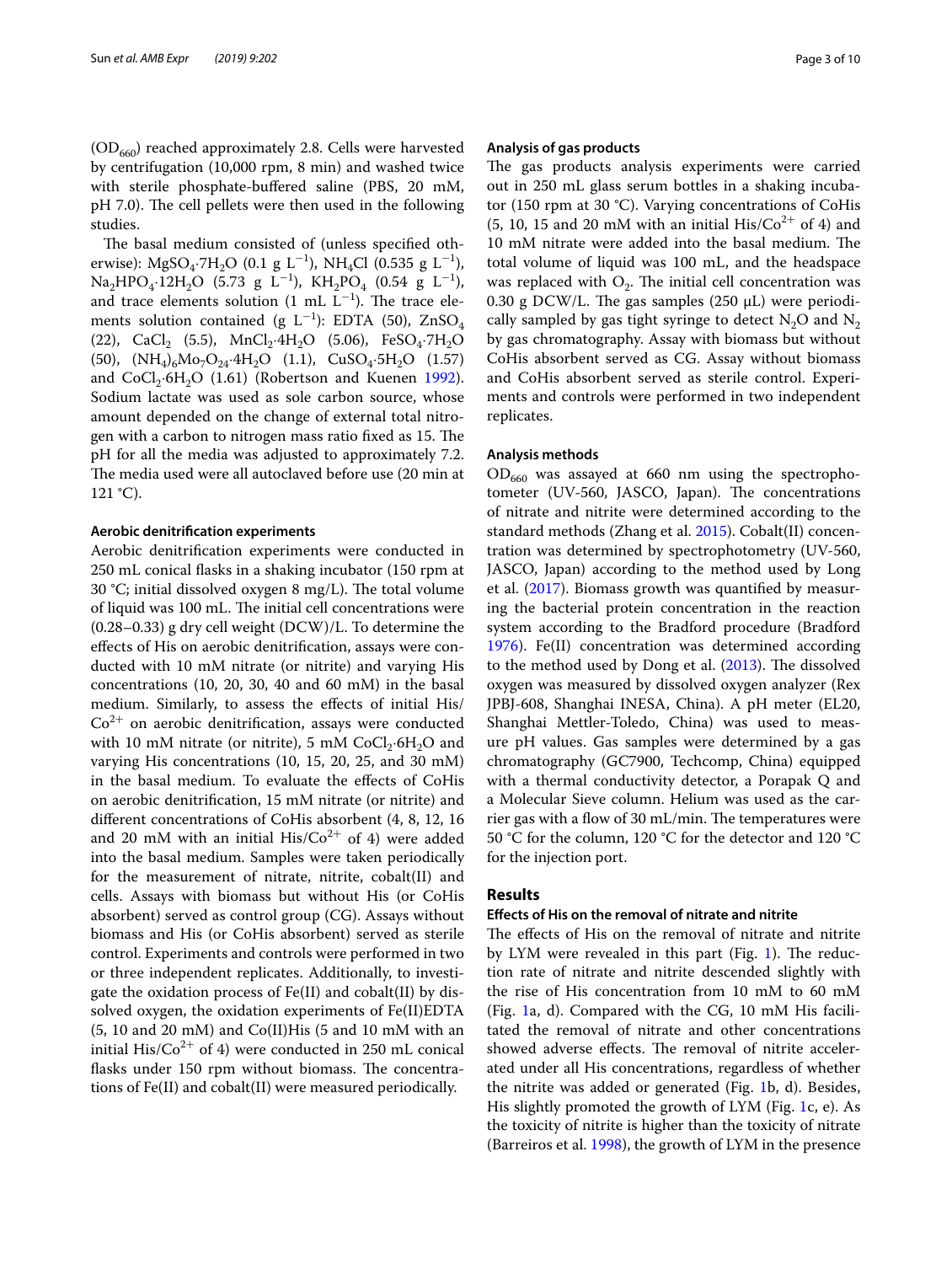

<span id="page-3-0"></span>of nitrite (EG-nitrite) was delayed, compared to nitrate (EG-nitrate).

## **Efects of initial His/Co2+ on the removal of nitrate and nitrite**

The initial His/ $Co^{2+}$  of CoHis absorbent presented signifcant efects on the removal of nitrate (Fig. [2](#page-4-0)a–d) and nitrite (Fig. [2](#page-4-0)e–g). Under the His/Co<sup>2+</sup> of 2, 98% initial nitrate (149 mg L<sup>-1</sup>, 10.7 mM) was transferred to nitrite within 13.5 h (Fig. [2](#page-4-0)a), and only a small amount of the accumulated nitrite was further reduced (Fig. [2b](#page-4-0)). This experiment phenomenon, which was similar to that of nitrate aerobic denitrifcation by *Pseudomonas stutzeri* PCN-1 under 2.5 mg L<sup>−1</sup> Cd(II), 5 mg L<sup>−1</sup> Cu(II) or 10 mg

L<sup>-1</sup> Ni(II) (Gui et al. [2017](#page-9-12)), implied that the CoHis absorbent with a His/ $Co^{2+}$  of 2 had stronger inhibition effect on the activity of nitrite reductase than of nitrate reductase. In the EG-nitrite, the reduction of nitrite was very slow over the entire experiment, with a final removal efficiency of 13% (Fig.  $2e$ ). The concentrations of cobalt(II) dropped to 0.4 mM rapidly (Fig. [2c](#page-4-0), f), with a plateau in  $3-12$  $3-12$  h in the EG-nitrate (Fig. 2c). The biomass of LYM was lower than that in the CG (Fig. [2](#page-4-0)d, g).

When the  $\mathrm{His}/\mathrm{Co}^{2+}$  rose to 3, LYM could transfer  $96\%$ initial nitrate (150 mg  $L^{-1}$ , 10.7 mM) to nitrite within 6.3 h. As an intermediate of denitrifcation, nitrite accumulated to as much as 141 mg  $L^{-1}$  in 6.3 h, which was probably caused by the time lag between the highest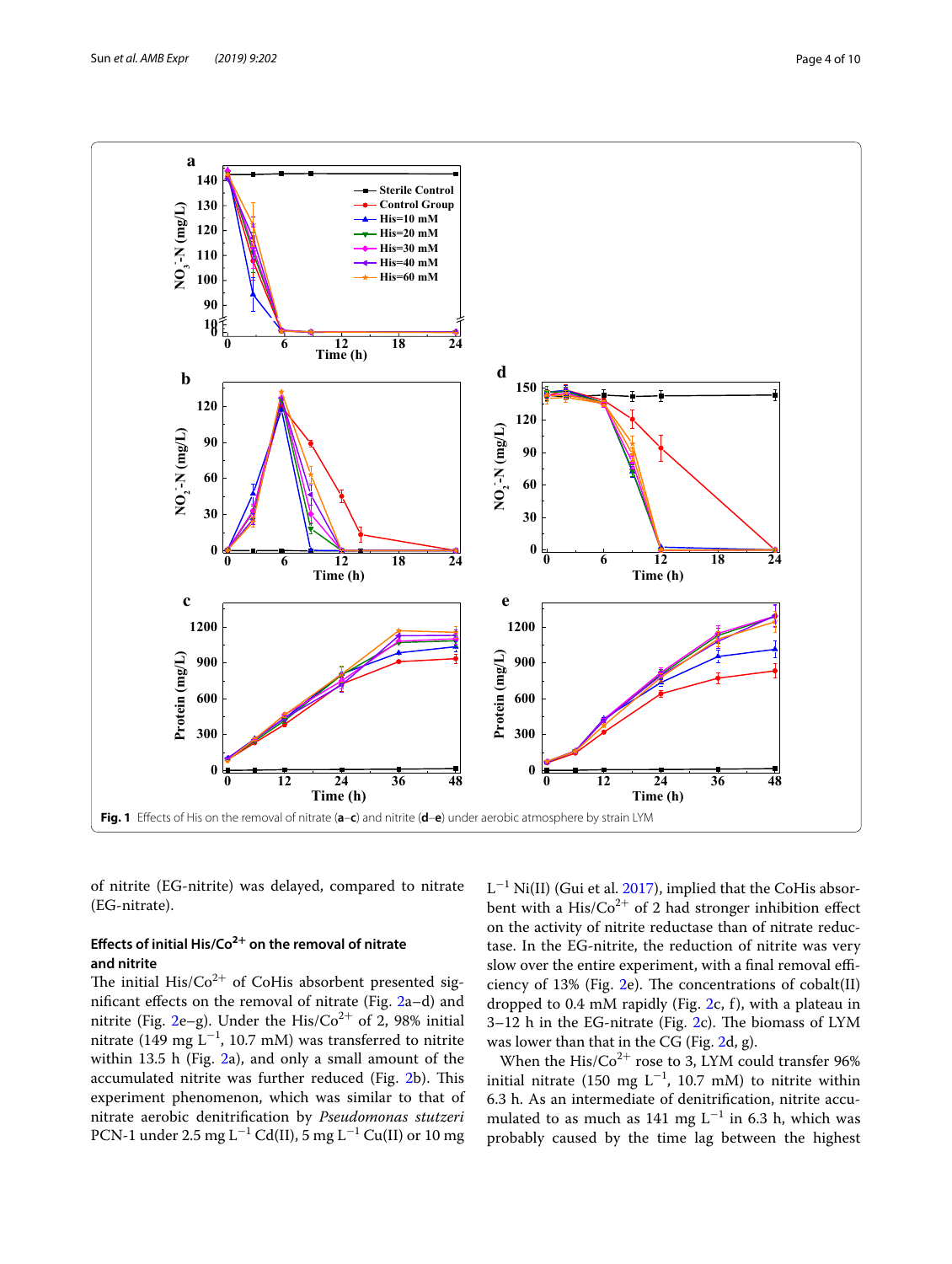<span id="page-4-0"></span>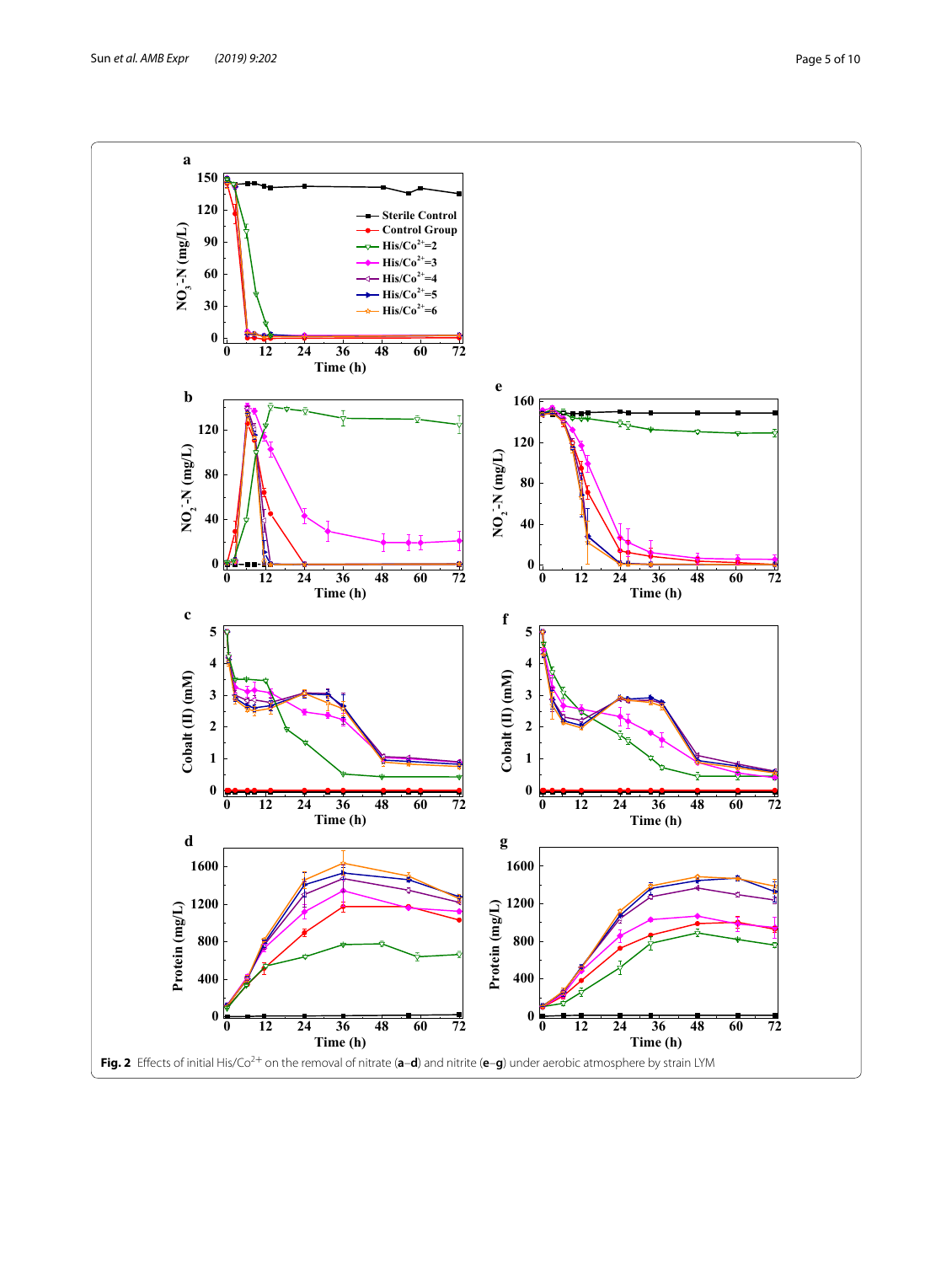activity level of nitrate reductase and nitrite reductase (Gui et al.  $2017$ ). The accumulated nitrite was reduced with a distinctly slower rate than in the CG, and the decrease of accumulated nitrite stopped at 20 mg  $L^{-1}$ after 48 h. The reduction of added nitrite was fast in 0–24 h with a rate slower than in the CG, then slowed down, and finally stopped at 6 mg  $L^{-1}$  after 48 h. The descent of cobalt(II) was fast in 0–6 h and slowed down in the following time, manifesting a plateau in the middle period. The biomass was higher than in the CG during the most of the process.

When His/Co<sup>2+</sup> reached 4–6, 97% nitrate (147 mg L<sup>-1</sup>, 10.5 mM) was transferred to nitrite within 6.3 h. The accumulated and added nitrite was all reduced within 14 h (Fig. [2](#page-4-0)b) and 24 h (Fig. [2e](#page-4-0)), with a distinctly faster removal rate than in the CG. The cobalt(II) concentrations descended quickly in the frst 3 h (Fig. [2](#page-4-0)c) and 6 h (Fig. [2](#page-4-0)f). In 3–31 h (His/Co<sup>2+</sup> of 6 is 3–24 h in Fig. 2c) and 6–37 h, the descent of cobalt(II) apparently slowed down, meanwhile even slowly returned to around  $2.9$  mM. Then, the cobalt(II) concentrations continued to drop until  $0.8 \text{ mM}$  and  $0.6 \text{ mM}$  respectively. The biomass of LYM was well above the CG, and increased slightly with the rise of  $His/Co^{2+}$ .

## **Efects of CoHis absorbent on the removal of nitrate and nitrite**

This part was meant to study the influence of different concentrations of CoHis absorbent with an initial His/  $Co<sup>2+</sup>$  of 4 on the removal of nitrate (Fig. [3](#page-6-0)a–d) and nitrite (Fig. [3](#page-6-0)e–g) by LYM under aerobic atmosphere, and the results would be used as reference for the future bioreactor experiments. Under CoHis absorbent, the peak removal rate of nitrate did not changed greatly compared with the CG, while the absorbent delayed the quick removal of nitrate. In 8.75 h, more than 94% nitrate was transferred to nitrite, which was further reduced within 24 h (Fig. [3](#page-6-0)a, b). CoHis absorbent with all concentrations could promote the removal of nitrite (Fig. [3](#page-6-0)e).

A quick drop of cobalt(II) concentration in EG-nitrate occurred at the beginning stage, and kept still for rather long time before the final descent (Fig.  $3c$ ). The variance of cobalt(II) concentration in EG-nitrite was similar, except that the end points of the frst state became lower, and there were slight ascents after the quick drop (Fig. [3f](#page-6-0)). Additionally, in the oxidation experiment, the concentration of 5 and 10 mM cobalt(II) dropped continuously to 3.8 and 8.0 mM at 40 min, and to 1.6 and 3.0 mM at 280 min, respectively. Though Co(II)His was oxidized quickly (~70% was oxidized at 280 min), the oxidation rate was much lower than that of 5, 10 and 20 mM Fe(II)EDTA (above 97% was oxidized within 5 min).

CoHis absorbent apparently facilitated the growth of LYM (Fig. [3d](#page-6-0), g).

## **Impacts of CoHis absorbent on gas products of aerobic denitrifcation**

The above three experiments were conducted in open systems to investigate the efects on nitrate and nitrite reduction via quantifying nitrate, nitrite, cobalt(II) and biomass. In contrast, the experiment in this part was performed in closed system flled with oxygen to investigate the efects of CoHis absorbent on aerobic denitrifcation from the aspect of gas products by quantifying  $N_2O$  and  $N_{2}$ .

There was a small amount of N<sub>2</sub>O (0.9%, v/v) in the CG, similar with the report of Zhang et al.  $(2015)$  $(2015)$ . The accumulation of N<sub>2</sub>O was 1.8%, 1.6%, 1.1% and 1.0% (v/v) respectively under 5, 10, 15, and 20 mM CoHis absorbent (Fig. [4](#page-7-0)a). The produced  $N_2$  were 34.1%, 35.5%, 37.2% and 39.1% (v/v) under CoHis absorbent, a little bigger than 33.3% in the CG (Fig. [4](#page-7-0)b).

#### **Discussion**

This study verified the applicability of  $Co(II)$ His in the CABR technology from the aspect of the biological reduction process. First, unlike the deleterious efects of free EDTA (Hau et al. [2008](#page-9-19)), His could promote the growth of LYM (Fig. [1c](#page-3-0), e) as it is an amino acid constituting the material basis of life. His also benefted the aerobic denitrifcation process, especially the reduction of nitrite. The reason might be that His is a kind of important ligand in aerobic denitrifcation enzymes, participating in the coordination with the central atoms of enzymes (Brigé et al. [2002;](#page-9-20) Kumita et al. [2004;](#page-9-21) Kujime et al. [2008](#page-9-22); Solomon et al. [2014](#page-9-23); Maia and Moura [2014](#page-9-24)), and especially, it plays an important role in signifcantly promoting the catalytic performance of nitrite reductase (Kujime et al. [2008](#page-9-22); Maia and Moura [2014\)](#page-9-24).

As is known, the efect of a substance on microorganisms depends on its concentration. The relative response of microorganisms to the heavy metals of diferent concentrations is categorized into three zones: (a) zone of increasing stimulation (the stimulation efect increases with the rise of concentration), (b) zone of decreasing stimulation (the stimulation efect decreases with the rise of concentration) and (c) toxicity zone (the inhibition efect increases with the rise of concentration) (Gikas [2008](#page-9-25)). Though not experimentally researched, it still could be inferred that if the His concentration was well beyond the range of the present study, a similar response property of LYM to His would be seen. Accordingly, the efect of 10–60 mM His on nitrite reduction might well be located on the zone of decreasing stimulation. In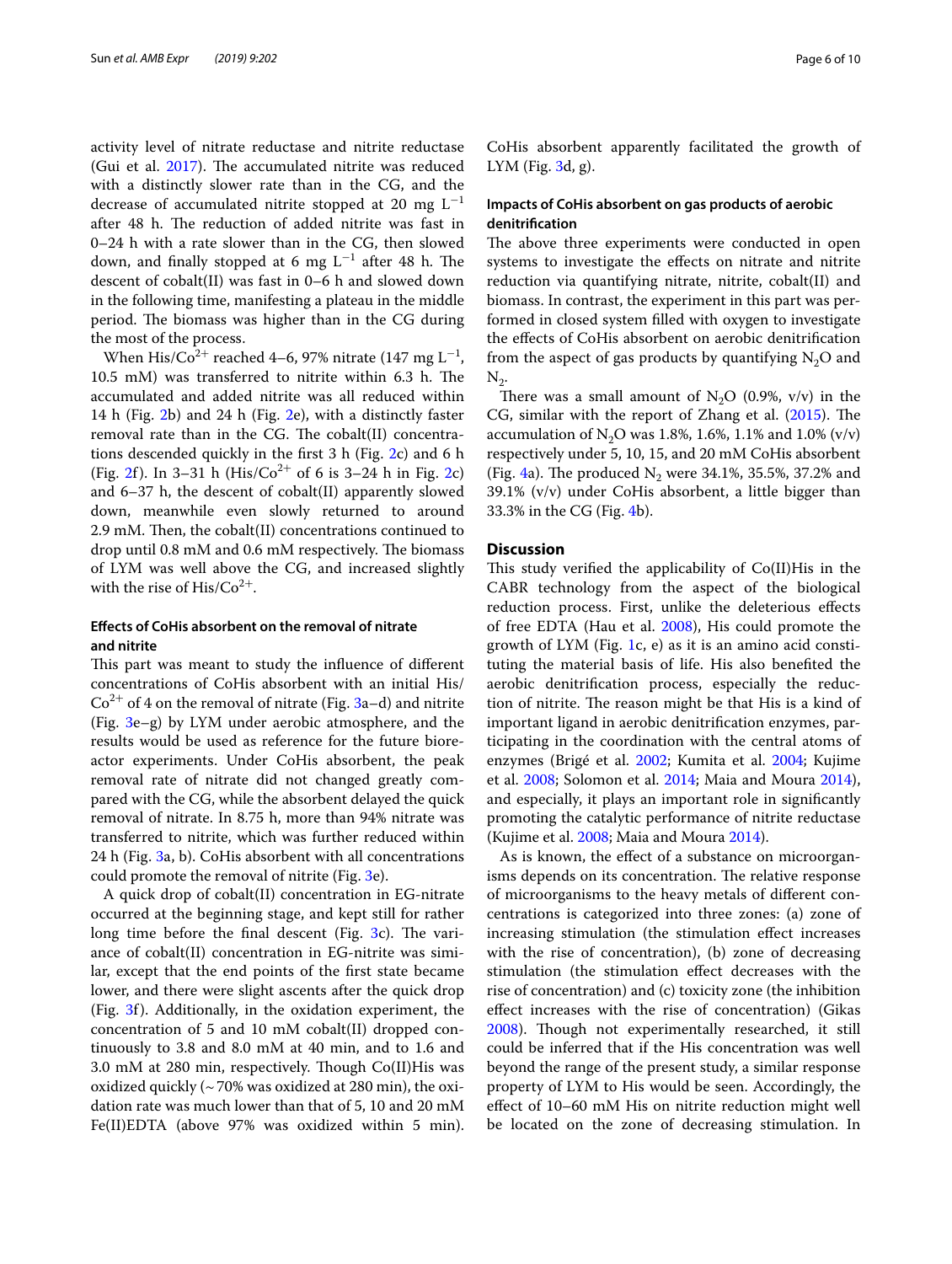<span id="page-6-0"></span>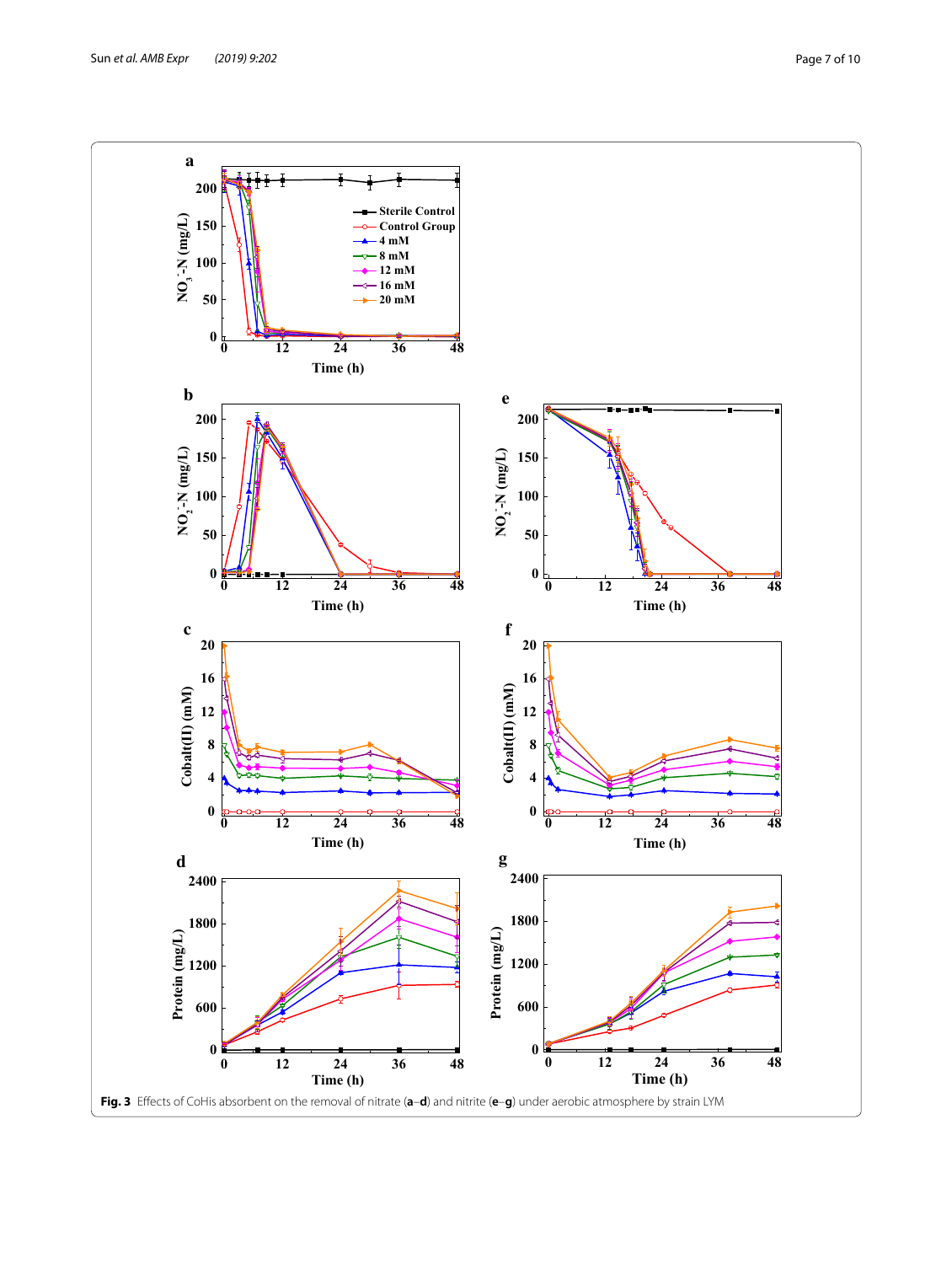

<span id="page-7-1"></span><span id="page-7-0"></span>**Table 1 Theoretical calculation of the substance content in reaction [5](#page-1-4)** when it reached equilibrium at different **initial His/Co<sup>2+</sup> (T = 24 °C, pH = 7, initial cobalt(II) = 5 mM)** 

| $His/Co2+$     | Co(II)His/initial<br>cobalt(II) (%) | <b>Residual</b><br>$Co2+(mg/L)$ | <b>Residual</b><br>His (mM) |
|----------------|-------------------------------------|---------------------------------|-----------------------------|
| $\mathcal{L}$  | 93.833                              | 18.194                          | 0.6                         |
| 3              | 99.900                              | 0.294                           | 5                           |
| $\overline{4}$ | 99.975                              | 0.074                           | 10                          |
| 5              | 99.989                              | 0.033                           | 15                          |
| 6              | 99.994                              | 0.018                           | 20                          |
|                |                                     |                                 |                             |

The equilibrium constant under 30 °C was not publicly available, thus the constant was referred from 24 °C

contrast, its efects on nitrate reduction would be across the decreasing stimulation zone and the toxicity zone.

Secondly, the inhibition efect of CoHis absorbent on LYM could be substantially alleviated by adjusting the initial His/ $Co^{2+}$  $Co^{2+}$  $Co^{2+}$  to 4 or higher (Fig. 2). As mentioned above, the toxicity of heavy metals is strongly related to the free metal concentration (Hu et al. [2002](#page-9-9); Semerci and Çeçen [2007](#page-9-10)). It is also believed that the frst step in the microbial response to toxic heavy metals is the uptake of free metal cations, which are generally thought to be the most toxic metal species via a nonspecifc metal inorganic transport system (Hu et al. [2002](#page-9-9)). Hence, the inhibition efect of CoHis absorbent with diferent initial His/ $Co^{2+}$  might stem from the residual  $Co^{2+}$  in the absorbent.

The reaction  $5$  used to prepare the CoHis absorbent is a reversible reaction with an equilibrium constant of  $4 \times 10^{-7}$  at 24 °C (Burk et al. [1946\)](#page-9-11). The substance con-tent in reaction [5](#page-1-4) at different initial  $His/Co^{2+}$  when it reached equilibrium was obtained by theoretical cal-culation (Table [1\)](#page-7-1). When the His/ $Co^{2+}$  rose from 2 to 4, the amount of the produced Co(II)His increased

dramatically, thus leaving distinctly less  $Co<sup>2+</sup>$  in the liquid. This variance essentially reduced or even eliminated the toxicity of the absorbent on bacteria. As the His/  $Co<sup>2+</sup>$  continued rising, the residual  $Co<sup>2+</sup>$  concentrations reduced slightly, resulting in similar removal characteristics of nitrate or nitrite to that at 4. Furthermore, afected by the excessive His in the CoHis absorbent, the nitrite reduction process was also promoted by apparent degree (Fig. [2b](#page-4-0), e), which is similar to that presented in Fig. [1](#page-3-0)b, d. In general, based on the synthesized consideration of nitrogen removal efficiency, cobalt(II) reduction performance, and economic elements, the initial  $His/Co^{2+}$  for absorbent preparation was determined as 4.

Then, at the initial  $His/Co^{2+}$  of 4, the influence of 0–20 mM CoHis absorbent on the removal of nitrate and nitrite by LYM under aerobic atmosphere was investigated, and LYM could tolerate 20 mM CoHis absorbent. By comparing the results in Figs. [1](#page-3-0) and  $3$ , it could be found that CoHis absorbent delayed the quick removal of nitrate (Fig. [3a](#page-6-0)) by a degree greater than what His EG (Fig.  $1a$  $1a$ ) did. The average peak reduction rate of nitrite under 4–20 mM CoHis absorbent (Fig. [3](#page-6-0)e, 13–20 h: 21.6±0.6 mg L<sup>-1</sup> h<sup>-1</sup>) was approximate to that under [1](#page-3-0)0–60 mM His (Fig. 1d, 6–12 h: 22.5±0.2 mg L<sup>-1</sup> h<sup>-1</sup>). The growth of LYM was facilitated much more remarkably by CoHis absorbent (Fig. [3](#page-6-0)d, g) than by His (Fig. [1c](#page-3-0), e). Considering that the CoHis absorbent mainly contained CoHis and His (Table [2\)](#page-8-0), it could be inferred that CoHis had slight inhibition efect on the reduction of nitrate, and this efect disappeared quickly once LYM adapted to CoHis environment. CoHis had no apparent efect on the reduction of nitrite, but facilitated the growth of LYM.

It is inspiring to see that LYM could reduce Co(III) His in aerobic condition. In the oxidation experiment of Co(II)His, the concentration of cobalt(II) dropped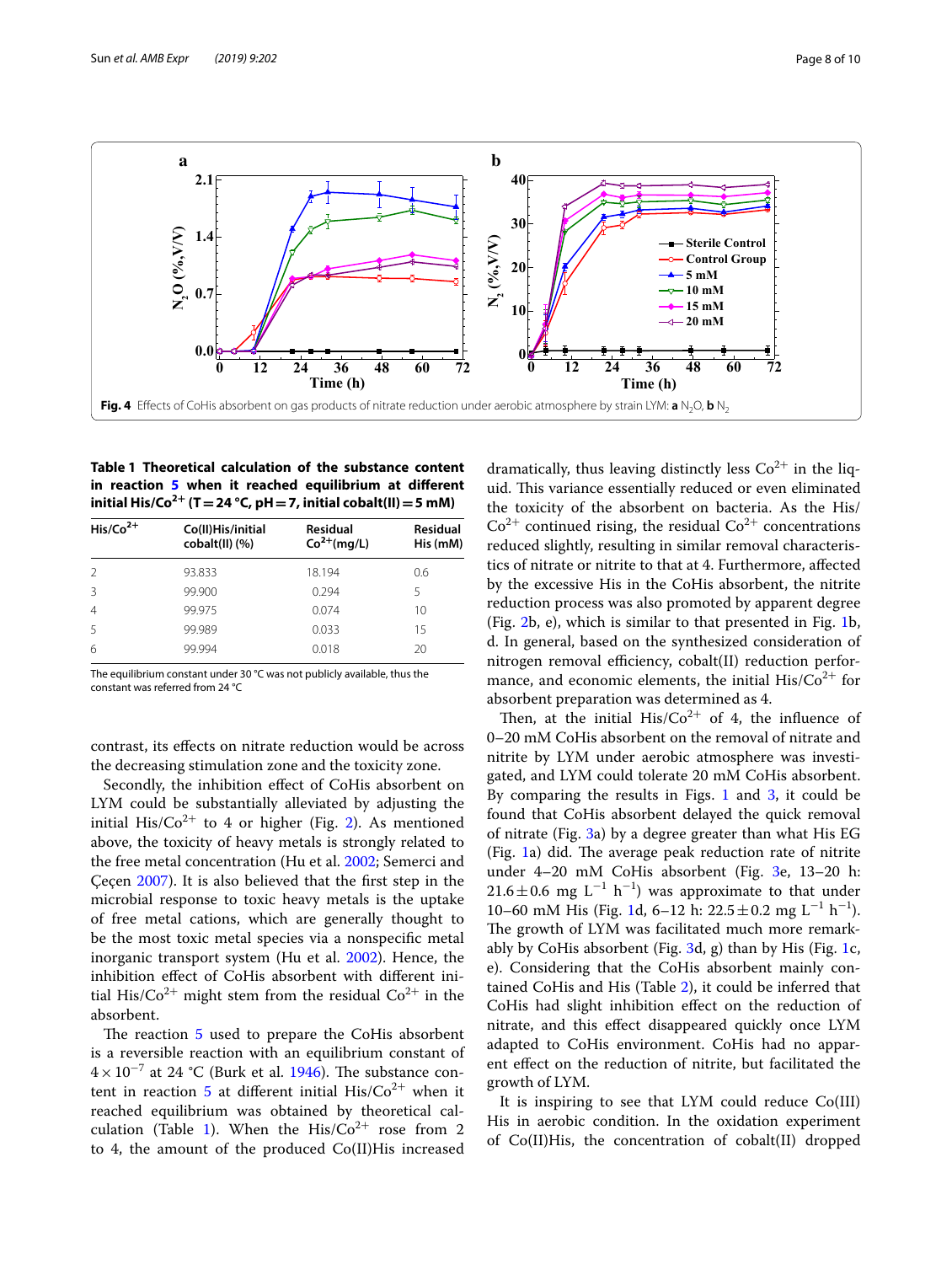<span id="page-8-0"></span>**Table 2 Theoretical calculation of the substance content**  in reaction **[5](#page-1-4)** when it reached equilibrium at different **initial cobalt concentrations (T=24 °C, pH=7, His/**  $Co^{2+} = 4$ 

| Initial cobalt(II)<br>(mM) | Co(II)His/initial<br>cobalt(II) (%) | <b>Residual</b><br>$Co2+(mq/L)$ | Residual<br>His (mM) |  |
|----------------------------|-------------------------------------|---------------------------------|----------------------|--|
| $\overline{4}$             | 99.961                              | 0.092                           | 8                    |  |
| 5                          | 99.975                              | 0.074                           | 10                   |  |
| 8                          | 99.990                              | 0.046                           | 16                   |  |
| 10                         | 99.994                              | 0.037                           | 20                   |  |
| 12                         | 99.996                              | 0.031                           | 24                   |  |
| 15                         | 99.997                              | 0.025                           | 30                   |  |
| 16                         | 99.998                              | 0.023                           | 32                   |  |
| 20                         | 99.998                              | 0.018                           | 40                   |  |

The equilibrium constant under 30 °C was not publicly available, thus the constant was referred from 24 °C

continuously, due to the oxidation process of Co(II)His to Co(III)His by dissolved oxygen. While cobalt(II) concentration in the aerobic denitrifcation experiments showed different change trends (Figs.  $2c$ , f,  $3c$ , f), which might attribute to biological reduction process of Co(III)His to  $Co(II)$ His by LYM. The  $cobalt(II)$  concentrations in the aerobic denitrifcation experiments were dominated by both the oxidation process of Co(II)His to Co(III)His by the dissolved oxygen and the inverse biological reduction process of  $Co(III)$ His to  $Co(II)$ His by LYM. The capacity owned by LYM that could reduce nitrate, nitrite and Co(III)His simultaneously under aerobic conditions was benefcial for the regeneration of the absorbent. Reddy et al. ([2016\)](#page-9-26) also realize the simultaneous reduction of nitrate and Co(III)EDTA by denitrifying granular sludge.

Last but not least, also at the initial His/ $Co^{2+}$  of 4, the infuence of 0–20 mM CoHis absorbent on gas products of aerobic denitrifcation was investigated. In view that N2 was the major product (95.0%, 95.7%, 97.1% and 97.5% in the sum of  $N_2O$  and  $N_2$ ), it could be affirmed that, as high as 20 mM, CoHis absorbent could not lead to the accumulation of  $N<sub>2</sub>O$  by massive amount. The result that the accumulation of  $N<sub>2</sub>O$  was a bit higher than in the CG illustrated that CoHis absorbent showed slight inhibition on the reduction of  $N_2O$ . Moreover, the inhibition effect became weaker with the increase of CoHis absorbent concentration. In view of that, only the concentration of  $Co<sup>2+</sup>$  decreased with the rise of CoHis absorbent con-centration (Table [2](#page-8-0)), the reduction of  $N_2O$  probably was inhibited by the small amount of residual  $Co<sup>2+</sup>$ . At the same time, the reduction of  $N_2O$  might probably be promoted by residual His in the absorbent for His participates in the coordination with the central atom of nitrous oxide reductase (Solomon et al. [2014](#page-9-23)). As  $N<sub>2</sub>O$  is a potent greenhouse gas, refning the experimental conditions and

thus eliminating the accumulation of  $N<sub>2</sub>O$  would still be an important point in the future research.

It is reported that cobalt has been identifed as micronutrient at trace concentrations; however, it is microbial growth inhibitor at relatively high concentrations (Gikas [2008](#page-9-25)). In this study, when cobalt was in presence as CoHis and as high as 20 mM, it still showed to be benefcial for the growth of LYM and harmless to bioactivity. This result proves once again that the toxicity of cobalt on microorganism can be reduced by coordination with ligands (Bartacek et al. [2008](#page-9-27)), and provided a positive evidence for the application of CoHis in the CABR process. For the future CABR bioreactor experiments, the concentration of CoHis absorbent could be set as 20 mM, which was basically equivalent to the concentrations of ferrous complexes in the CABR process (Zhang et al. [2008](#page-9-3); Liu et al. [2012](#page-9-28)).

In summary, His could signifcantly promote the removal of nitrite by *P. versutus* LYM. The inhibition efect of CoHis absorbent on LYM could be substantially alleviated by adjusting the initial  $His/Co^{2+}$  to 4 or higher. At His/ $Co^{2+}$  of 4, 4–20 mM CoHis presented no distinct efect on nitrite reduction, but slightly inhibited the reduction of nitrate, and obviously promoted the growth of LYM. The main gas product of aerobic denitrification was  $N_2$  under 5–20 mM CoHis absorbent. The concentration of CoHis in the absorbent could be determined as 20 mM with an initial His/ $Co^{2+}$  of 4 in the future CABR bioreactor experiments with CoHis as absorbent.

#### **Acknowledgements**

This work was fnancially supported by the National Natural Science Foundation of China (No. 51578106), and the Fundamental Research Funds for the Central Universities (No. DUT18ZD215).

#### **Authors' contributions**

YZ and CS conceived and designed the study. CS performed experiments. YZ, CS and JZ performed data analysis. CS drafted the manuscript. YZ, ZQ and JZ reviewed the manuscript. All authors read and approved the fnal manuscript.

#### **Funding**

This work was fnancially supported by the National Natural Science Foundation of China (No. 51578106), and the Fundamental Research Funds for the Central Universities (No. DUT18ZD215).

#### **Availability of data and materials**

The data supporting the conclusions of this article is included within the article. Data and materials can also be requested from the corresponding author.

#### **Ethics approval and consent to participate**

This article does not contain any studies with human participants or animals performed by any of the authors.

#### **Consent for publication**

Not applicable.

#### **Competing interests**

The authors declare that they have no competing interests.

Received: 25 November 2019 Accepted: 3 December 2019 Published online: 17 December 2019